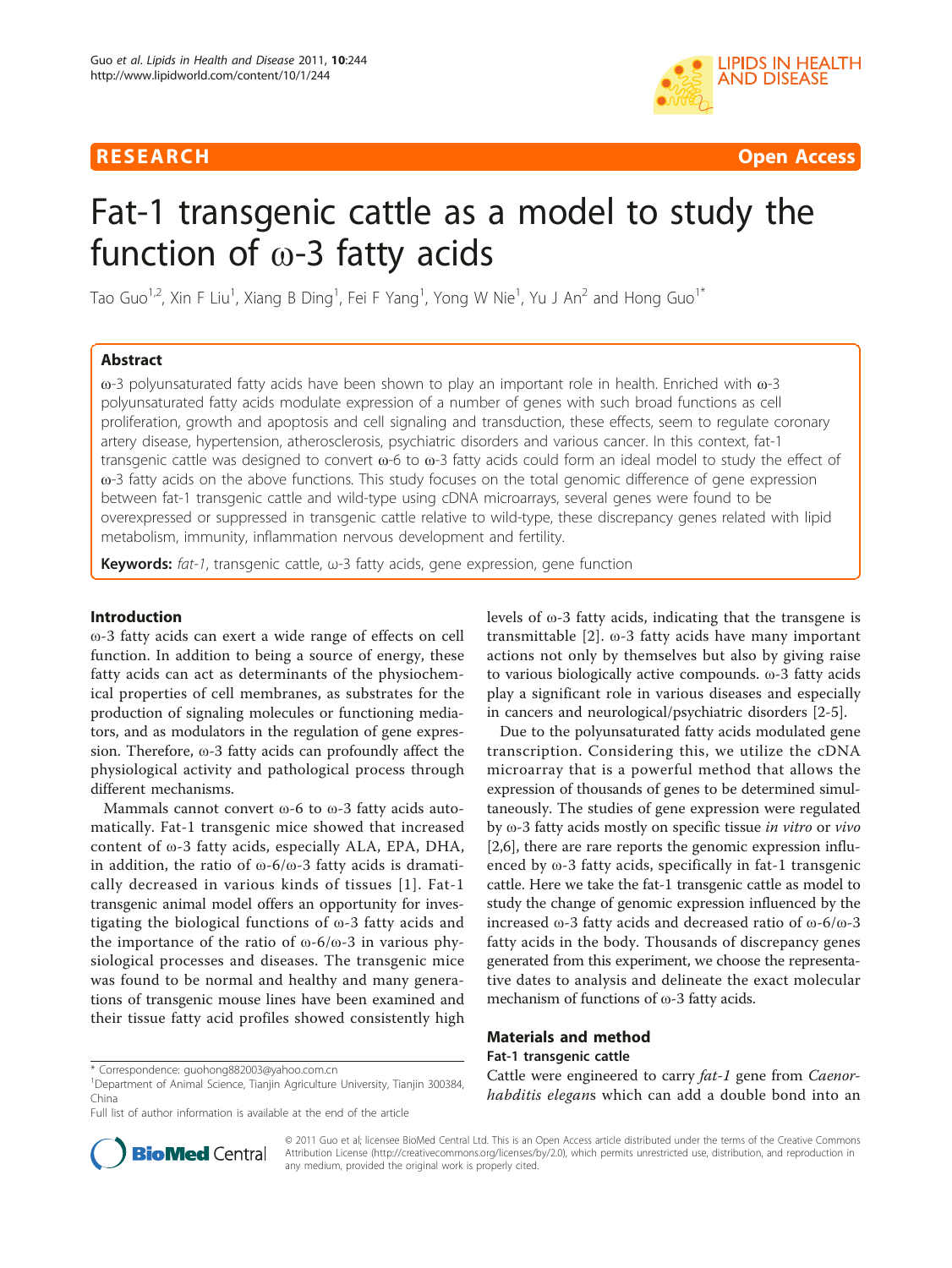unsaturated fatty acid hydrocarbon chain and convert ω-6 to ω-3 fatty acids. The transgenic cattle were provided by Inner Mongolia University, life science institute.

#### RNA isolation and analysis

RNA was extracted from whole blood by TRIzol extraction protocol. To ensure the quality, total RNA was quantified by UV spectrophotometry, and the purity of total RNA was assessed by 1% agarose.

# Purification of RNA and cDNA synthesis

If the purity of total RNA was not very well, it will be influence the efficiency of probe labeling and the result of the chip hybridization. RNA was purified by using a RNeasy® Mini Kit (QIAGEN, Germany), following the manufacturer's recommended protocol.

One-step of cDNA synthesis. The reaction were performed with 11.5 ul of RNA mixture (2 ug of purified RNA, 5 ul of T7 promotor primer, RNase-free Water add to 11.5 ul, then incubation for 10 min at 65°C, icebath for 5 min to denaturation), 4 ul of 5  $\times$  First strand buffer, 2 ul of 0.1 M DTT, 1 ul of 10 mM dNTP mix, 1 ul of MMLV RT, 0.5 ul of RNase out. The reaction condition was used lid temperature at 65°C, incubation for 2 h at 40°C, 65°C for 15 min, 4°C for 5 min.

# cRNA synthesis labeling with aaUTP and purification of cRNA

First, transcription mixture(60 ul) including 5.7 ul of RNase-free water, 20 ul of  $4 \times$  Transcription buffer, 16 ul of NTP(10 mM), 6 ul of 0.1 M DTT, 6.4 ul of 50% PEG, 4 ul of aa-UTP(25 mM), 0.5 ul of RNase OUT, 0.6 ul of Inorganic Pyrophosphatase, 0.8 ul of T7 RNA Polymerase. Afterward, 20 ul of cDNA was added into 60 ul of transcription mix and mixing. The reaction condition was used lid temperature at 60°C, incubation for 2 h at  $40^{\circ}$ C.

cRNA was purified by using a RNeasy® Mini Kit(QIA-GEN, Germany), following the manufacturer's recommended protocol.

## Fluorescence labeling and purification

To concentrate the 4 ug of cRNA which was above -mentioned to 6.6 ul and add 10 ul of DMSO, 3.4 ul of 0.3 M NaHCO3(pH9.0) and mixing. Cy3 was added into the 20 ul of mixture, incubation for 1 h at 25°C. Finally, 10 ul of 4 M Hydroxylamine was added and incubation for 15 min at 25°C. Fluorescence labeling cRNA also need purification, the method as same as the purification of cRNA, which was above -mentioned.

## Hybridization (4×44K microarrays)

The purified Cy3 cRNA demand to fragmentation before the hybridization, the reaction (55 ul) was

performed with 875 ng of Cy3 cRNA, 11 ul of 10 × Blocking Agent, 2.2 ul of  $25 \times$  Fragmentation Buffer, Nuclease-free water added to 55 ul, incubation for 30 min at 60°C to fragmentation. 45 ul of  $2 \times$  GEx Hybridization Buffer was added into the cRNA fragmentation. 100 ul mixture was dropped onto the center of the array surface and then covered with a coverslip without any bubbles. The slides were placed into a sealed cassette to hybridize at 65°C water bath for 17 h.

After hybridization, the microarray slides were washed once with  $2 \times SSC$ , 0.1% sodium dodecyl sulfate (SDS) at  $42^{\circ}$ C for 4 min, once with 0.1  $\times$  SSC, 0.1% SDS at room temperature for 10 min and three times with 0.1 × SSC at room temperature for 1 min. The microarray slides were then washed with distilled water and spin dried. Hybridized slides were scanned at 5 μm using an Agilent chip Scanner. The scanner could scan with 100% and 10% PMT automatically, two results were combined use Agilent software automatically.

# Result and analysis

Fat-1 transgenic cattle and wild-type cattle have 43653 discrepancy expressed transcripts according to the Agilent software. It will be waste abundant time and energy to analysis all database, and some databases are meaningless to analysis, so this study we choose differentially expressed genes of p-value  $\leq 0.05$  and fc  $\geq 1$ (Table [1\)](#page-2-0).

In our study fat-1 transgenic cattle convert ω-6 fatty acids into ω-3 fatty acids and decrease the ratio of ω-6/ ω-3 fatty acids (dates not shown), the change composition of polyunsaturated fatty acids can effects on gene expression, some genes are up regulation and some genes are down regulation, and then affect the physiological activity and pathological process through different mechanisms.

# ω-3 fatty acids on lipid metabolism

Fat-1 transgenic cattle enriched ω-3 fatty acids, ω-3 fatty acids play a major role in the regulation of several genes involved in fatty acid metabolism. There had been reported that the influenced by ω-3 fatty acids on lipolytic and lipogenic gene expression [[7-9\]](#page-7-0). Hyperlipidemia is often associated with insulin resistance, coronary artery disease, hypertension [[3-5,10](#page-7-0)]. Decreased ω-6/ω-3 ratio in the fat-1 mouse can enhance glucose tolerance, independent of changes in mitochondrial content [[11](#page-7-0)]. Decreased in both mitochondrial content and intrinsic ability of mitochondrial to oxidize fatty acids, can contribute to lipid accumulation and development of insulin resistance [\[12,13](#page-7-0)], overexpression of carnitine palmitoyltransferase (CPT-1) and peroxisome proliferator activated receptor  $\gamma$  (PPAR- $\gamma$ ) increasing fatty acids oxidation and improving insulin sensitivity [[14,15](#page-7-0)]. In our study, the expression of CPT-1 and PPAR- $\gamma$  were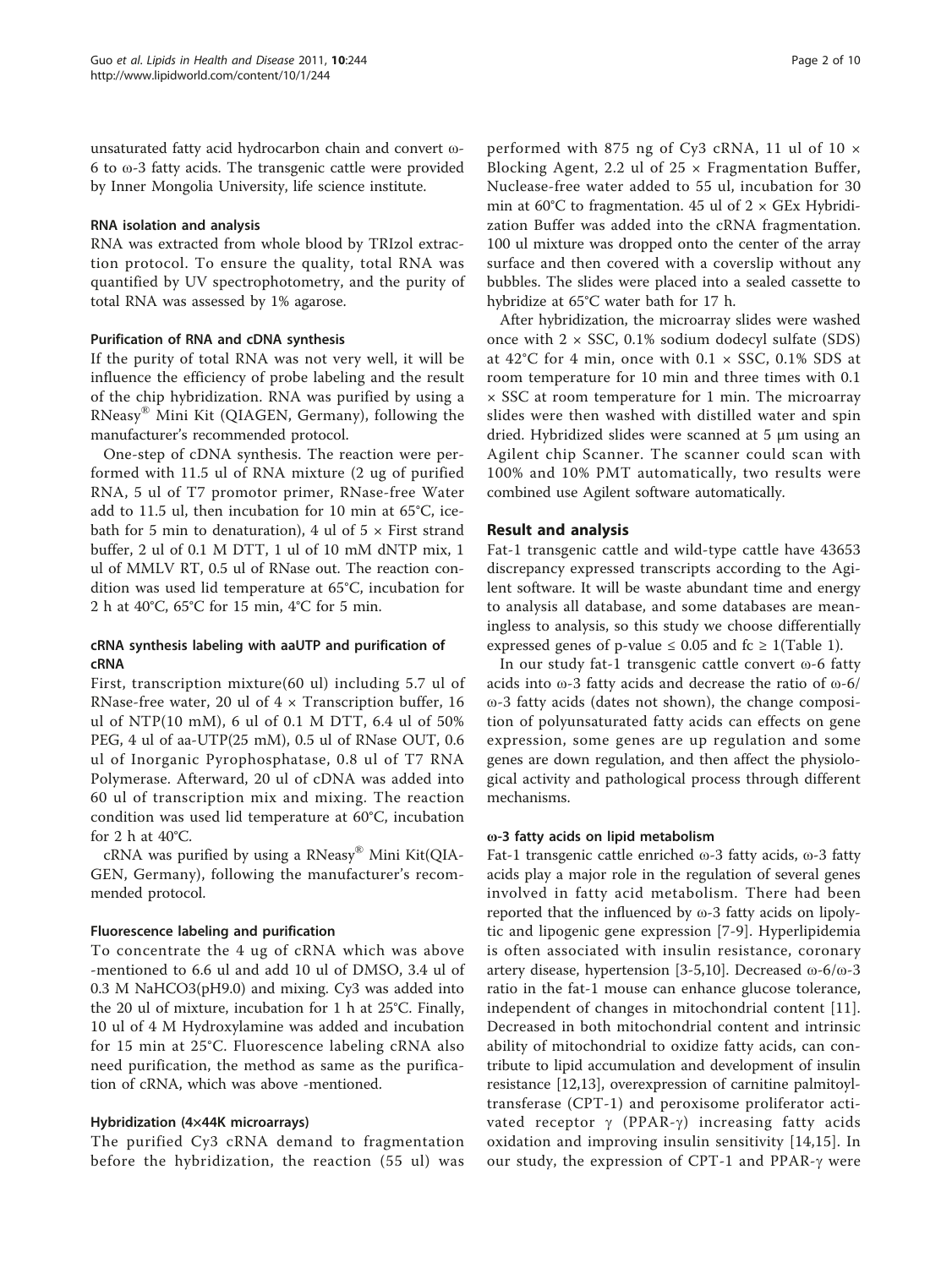<span id="page-2-0"></span>

| Table 1 Gene expression that either upregulated or downregulated in the whole genome of fat-1 transgenic cattle (p- |  |
|---------------------------------------------------------------------------------------------------------------------|--|
| value $< 0.05$ and fc $\geq 1$ )                                                                                    |  |
|                                                                                                                     |  |

| <b>Genbank Accession</b> | Gene name                                                           | Fold change  |
|--------------------------|---------------------------------------------------------------------|--------------|
| Metabolism               |                                                                     |              |
| NM 177494                | carnitine palmitoyltransferase 1                                    | 1.635675     |
| NM_174530                | cytochrome P450, family 2, subfamily E, polypeptide 1               | 3.129168     |
| NM_001100366             | cytochrome P450, family 2, subfamily S, polypeptide 1               | 1.085825     |
| NM 001099367             | cytochrome P450, family 3, subfamily A, polypeptide 4               | 1.0726473    |
| NM_001046391             | cytochrome P450, family 4, subfamily F, polypeptide 3               | 1.021228     |
| NM_174810                | ATPase, H+ transporting, lysosomal 31 kDa, V1 subunit E1            | 1.0310035    |
| NM_174717                | ATP synthase, H+ transporting, mitochondrial Fo complex, subunit F6 | 1.0874296    |
| NM_001083636             | peroxisome proliferator activated receptor                          | 1.1880234    |
| AB257751                 | low density lipoprotein receptor-related protein 5                  | $-1.1805074$ |
| NM_001077843             | low density lipoprotein receptor-related protein 4                  | $-1.5911577$ |
| <b>Immunity</b>          |                                                                     |              |
| XM_001250583             | Indoleamine 2, 3-dioxygenase                                        | 2.0460057    |
| XR_042605                | granulocyte-macrophage colony-stimulating-factor receptor $\alpha$  | 2.167638     |
| NM_174358                | interleukin-2 receptor $\alpha$                                     | $-2.3078954$ |
| NM_174093                | interleukin-1, beta                                                 | $-2.8775382$ |
| NM_174086                | interferon-y                                                        | $-2.1359362$ |
| NM_173923                | nterleukin-6                                                        | $-1.8120259$ |
| XM_591164                | interleukin-10 receptor $\alpha$                                    | $-1.107485$  |
| XM_615064                | CD4 molecule                                                        | $-1.19058$   |
| XM_001787801             | WC1                                                                 | $-6.185475$  |
| XM 593126                | lymphocyte-activation gene 3                                        | $-2.201507$  |
|                          | similar to Zeta-chain associated protein kinase 70 kDa              | $-2.379626$  |
| NM_177493                | acetylserotonin O-methyltransferase                                 | $-2.1411839$ |
| NM_174589                | prostaglandin E receptor 4                                          | $-1.1957332$ |
| NM_001166554             | prostaglandin E synthase 2                                          | $-1.0895984$ |
| NM_001078151             | mature T-cell proliferation 1                                       | $-1.0484107$ |
| BC142016                 | T-cell receptor delta chain                                         | $-2.3310187$ |
| XM_603087                | T-cell acute lymphocytic leukemia 2                                 | $-1.1402003$ |
| NM_001075374             | lymphocyte-specific protein 1                                       | $-1.2811403$ |
| NM_001102073             | immunoglobulin-like domain containing receptor 2                    | $-1.6142586$ |
| NM_001076844             | lymphocyte cytosolic protein 2                                      | $-1.2404228$ |
| NM_001034720             | lymphocyte cytosolic protein 1                                      | $-1.0534877$ |
| Inflammation and cancer  |                                                                     |              |
| NM_001101158             | cell adhesion molecule 1                                            | 10.783385    |
| NM_001035468             | acireductone dioxygenase 1                                          | 2.893599     |
| NM_001083481             | suppression of tumorigenicity 7 like                                | 1.1566072    |
| NM_001035287             | serpin peptidase inhibitor                                          | 7.2662635    |
| NM_001083645             | RAS-like, family 10, member A                                       | 2.4159741    |
| NM 001101092             | serine/threonine kinase 38 like                                     | 1.0883793    |
| XM_608304                | NLR family, pyrin domain containing 13                              | 2.8275476    |
| NM_174532                | DnaJ (Hsp40) homolog, subfamily B, member 6                         | 1.0343608    |
| NM_175804                | nuclear receptor subfamily 2, group F, member 1                     | 1.1831405    |
| XM_613126                | chondroitin sulfate proteoglycan 4                                  | $-2.4661286$ |
| NM_001024521             | TNF receptor-associated factor 7                                    | $-1.182513$  |
| XM_594145                | L1 cell adhesion molecule                                           | $-2.0497224$ |
| XM_604945                | adenomatosis polyposis coli 2                                       | $-2.1012108$ |
| XM_608123                | laminin, alpha 4                                                    | $-2.7227702$ |
| AB043995                 | matrix metallopeptidase 3                                           | $-2.013966$  |
| XM_597651                | matrix metallopeptidase 15                                          | $-1.0679191$ |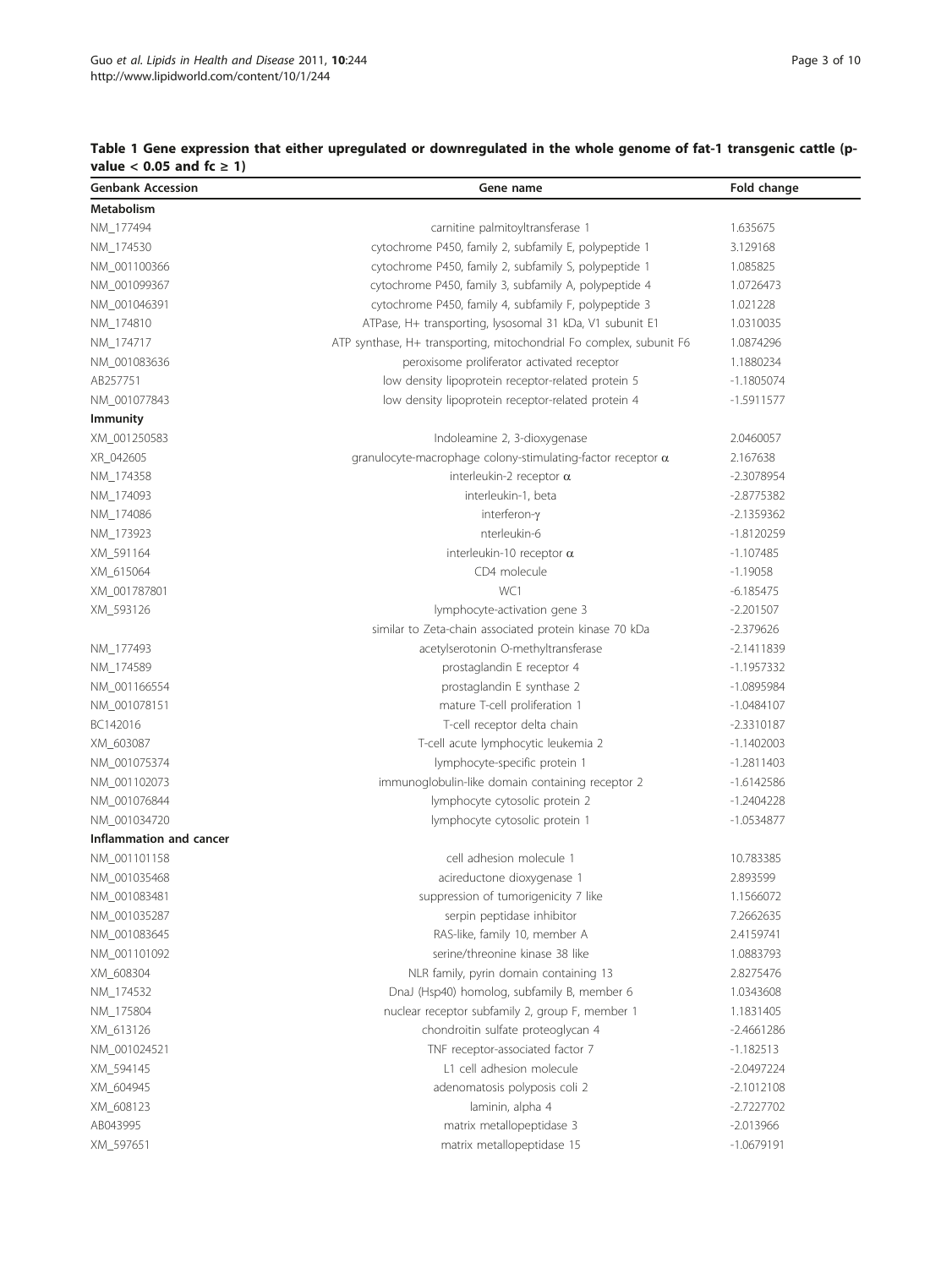| NM_174112           | matrix metallopeptidase 1                              | $-1.0266808$ |
|---------------------|--------------------------------------------------------|--------------|
| XM_604345           | matrix metallopeptidase 16                             | $-1.1511999$ |
| XM_609577           | matrix metallopeptidase 20                             | $-1.0834453$ |
| NM_001075502        | nitric oxide synthase interacting protein              | $-1.027486$  |
| NM_001076799        | nitric oxide synthase 2                                | $-1.1507416$ |
| NM 174589           | prostaglandin E receptor 4                             | $-1.1957332$ |
| NM_174443           | prostaglandin E synthase                               | $-1.0576057$ |
| NM_001166554        | prostaglandin E synthase 2                             | $-1.0895984$ |
| DV775423            | claudin 10                                             | $-1.221211$  |
| XM_601963           | $\beta$ -catenin                                       | $-2.1087096$ |
| XM_609364           | NF-kB                                                  | $-1.7619956$ |
| NM 001102498        | NF-kB activating protein-like                          | $-1.2362162$ |
| XM_582283           | Huntingtin interacting protein-1                       | 2.2835305    |
| NM_001159566        | transforming growth factor, beta receptor II           | $-1.1494738$ |
| NM_001035313        | transforming growth factor beta 1 induced transcript 1 | $-1.560125$  |
| XM_001253071        | transforming growth factor, beta receptor III          | $-1.0382366$ |
| NM_001101910        | tumor protein p53 binding protein 1                    | $-1.1203252$ |
| NM 174201           | tumor protein p53                                      | $-1.1353312$ |
| NM_001076401        | gamma-glutamyltransferase 7                            | $-2.7013438$ |
| Nervous development |                                                        |              |
| XM_588574           | protocadherin gamma subfamily A, 6                     | 4.1054792    |
| XM_001254336        | protocadherin gamma subfamily A, 8                     | 3.6014705    |
| NM 001102513        | protocadherin gamma subfamily B, 4                     | 1.5915743    |
| XM_870459           | protocadherin gamma subfamily A, 9                     | 3.789133     |
| BC103033            | potassium channel, subfamily K, member 10              | 1.2212783    |
| XM_001253926        | Olfactory receptor 13H1                                | 4.0936475    |
| NM_001076371        | SEPTIN5                                                | 2.3829544    |
| XM_608747           | nucleoredoxin-like 2                                   | 6.2915673    |
| XM_001788280        | semaphorin 5B                                          | $-3.1176894$ |
| <b>Fertility</b>    |                                                        |              |
| NM_001034205        | Calmegin                                               | 2.228811     |
| XM_608786           | SRY (sex determining region Y)-box 8                   | 1.8772229    |
| NM_001076057        | EF-hand calcium binding domain 6                       | $-2.55162$   |
|                     |                                                        |              |

#### Table 1 Gene expression that either upregulated or downregulated in the whole genome of fat-1 transgenic cattle (pvalue ?<? 0.05 and fc ?>? 1) (Continued)

up-regulation. It is important that the CYP (including CYP2E1, CYP2S1, CYP3A4, CYP4F3) encodes a member of the cytochrome P450 superfamily of enzymes that involved in the polyunsaturated fatty acids oxidation were upregulated.

To decrease the content of very low-density lipoprotein (VLDL) is benefit to coronary artery disease, hypertension. ω-3 fatty acids suppress triglyceride synthesis, VLDL secretion, and serum triglycerides [[4,16\]](#page-7-0). Decrease the VLDL level can through two mechanisms involved in ω-3 fatty acid specific control of VLDL synthesis. First, decrease the VLDL expression directly, such as suppress the expression of low density lipoprotein receptor in transgenic cattle. Second, suppression of ApoCIII transcription, PPAR competes with HNF4 for binding the ApoCIII promoter. PPAR expression was increased in transgenic cattle [\[17,18](#page-7-0)].

ω-3 fatty acids protect against insulin resistance, coronary heart disease, hypertension by lowering triglyceride explained by the inhibition of hepatic lipogenesis and the simultaneous stimulation of mitochondrial fatty acid oxidation.

#### ω-3 fatty acids on Immunity

ω-3 fatty acids has beneficial effects on immune function [[19](#page-7-0)]. ω-3 fatty acids regulate the immuniy through suppress the T-lymphocyte proliferation. T-lymphocyte proliferation has been shown to be inhibited in vitro by an increased concentration of free fatty acids via an eicosanoid-independent mechanism [[20](#page-7-0)]. The T-lymphocyte regulates an immune response by responding to antigen, then produce cytokines. There are three major subsets of T-lymphocytes, Th (helper T cells), Tc (cytotoxic T cells), Treg (regulatory T cells). Th and Tc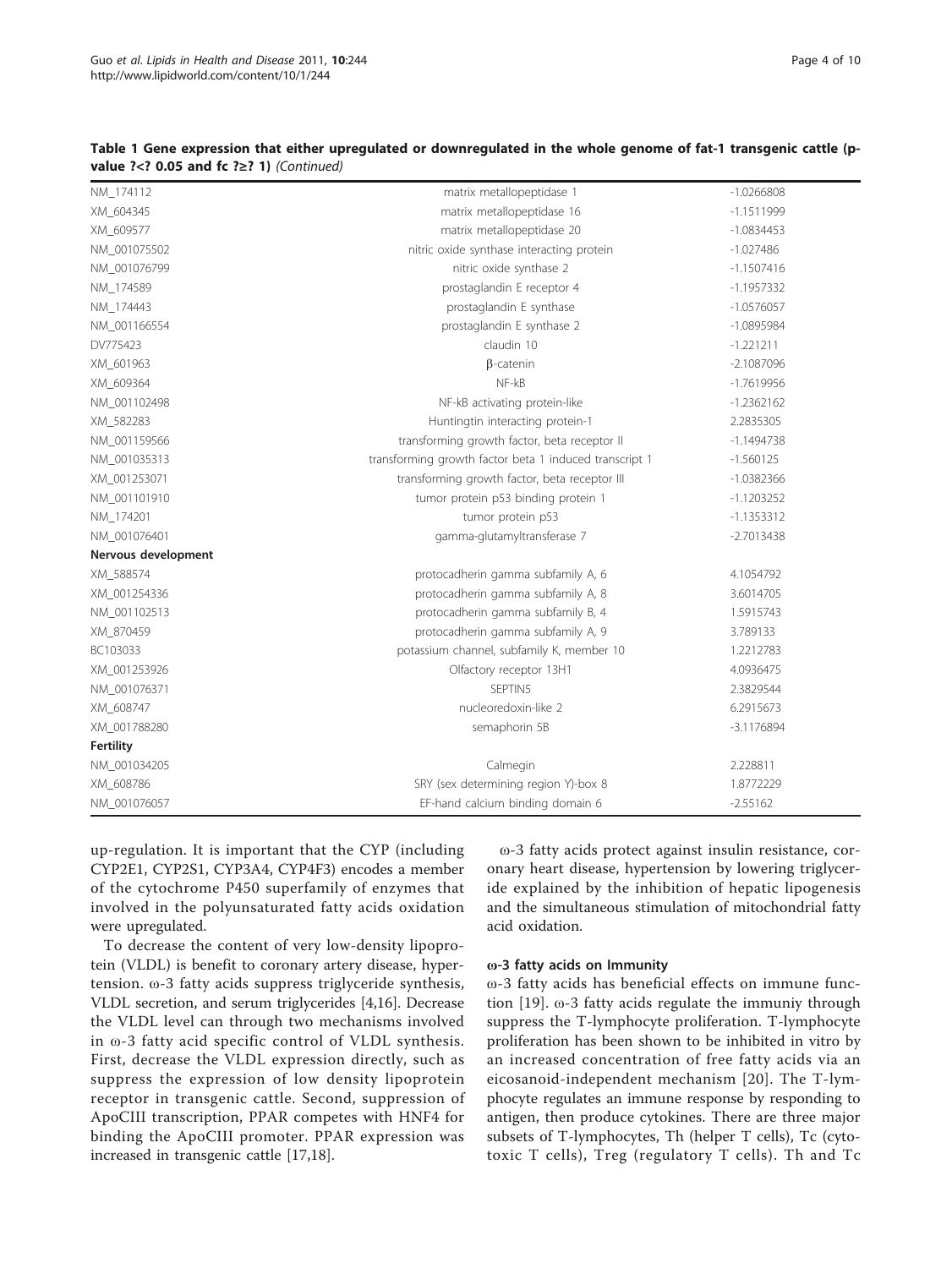express the CD4 and CD8 receptors respectively. The CD4<sup>+</sup> T-lymphocyte can further be classified as either a Th-1 or Th-2 type cell depending on the types of cytokines it produces. The Th-1 type produces primarily interleukin-2 (IL-2) and interferon- $\gamma$  (IFN- $\gamma$ ) which upregulates cell mediated immunity. The Th-2 type produces primarily IL-4, 5, 6, 10 and 13 which upregulates humoral or antibody mediated immunity via activation of B-cells and macrophages. We found that the expression of CD4 was decreased in transgenic cattle, and it stand to reason that the expression level of IL-2 and IFN-g were decreased, in addition, the expression of IL-6 and IL-10 were decreased.

It is widely known that granulocyte-macrophage colony-stimulating-factor (GM-CSF) combination with cytokines to differentiate human peripheral blood monocytes into potent T cell-stimulatory cells and also has been involved in the spontaneous differentiation of human monocyte precursors into macrophages, by enhancing their survival [[21,22](#page-7-0)]. GM-CSF is promote the differentiation of human blood monocytes into dendritic cell(DC) and that the number of DC achieved in the presence of GM-CSF alone, but not in combination with IL-4, correlates with the extent of GM-CSF receptor  $\alpha$  expression [[23\]](#page-7-0). The expression level of GM-CSFRa is down regulated in transgenic cattle.

A sequence in transgenic cattle which similar to ZAP-70 (Zeta-chain associated protein kinase 70 kDa) is down-regulation. ZAP-70, a cytoplasmic tyrosine kinase mainly expressed in T cells, and it plays a role in T-cell development and lymphocyte activation [[24-27](#page-7-0)]. In rodents, it has been shown that stimulation through the TCR/CD3 complex is associated with reduced IL-2 production and subsequent proliferation [[28\]](#page-7-0). Loss of ZAP-70 activation in response to TCR/CD3 receptor stimulation and subsequent suppression of IL-2 production [[29\]](#page-7-0).

Indoleamine 2, 3-dioxygenase (IDO2), which is the rate-limiting enzyme for tryptophan catabolism, may play a critical role in various inflammatory disorders [[30\]](#page-7-0). IDO2 may be important to sustain immune escape, IDO2 seems to block the proliferation of alloreactive T lymphocytes through arrest in the G1 phase of the cell cycle [[31](#page-7-0)-[33](#page-8-0)]. The expression of IDO2 is increased in transgenic cattle.

Regulatory T cells (Treg) play an important role in maintain of homeostasis of the immune system capable of suppressing other immune responses in vitro and/or in vivo. The cattle  $CD4^+CD25^{\text{high}}$  Foxp3<sup>+</sup> and CD4  $+CD25^{\text{low}}$  Foxp3<sup>+</sup> colls do not function as Trag ax vivo CD25<sup>low</sup> Foxp3<sup>+</sup>T cells do not function as Treg ex vivo. This indicates that the bovine immune system may be governed by different regulatory mechanisms as compared to rodents and humans. In the bovine immune system a role for monocytes has been suggested in the control of  $\gamma\delta$  T cell responses [[34\]](#page-8-0), probably mediated by IL-10 secretion [[35](#page-8-0)]. The bovine Treg function appears to reside in the  $\gamma\delta$  T cell population, more precisely in the WC1.1<sup>+</sup> and the WC1.2<sup>+</sup> subpopulation, major populations present in blood of cattle [[36\]](#page-8-0), in this study the expression of WC1 in transgenic cattle is down regulation. Expression of LAG3 in human CD4<sup>+</sup>T cells and found that LAG3 identifies a discrete subset of  $CD4+CD25^{\text{high}}$ Foxp3<sup>+</sup>T cells.  $CD4+CD25^{\text{high}}$  Foxp3<br><sup>+T</sup> AG3<sup>+</sup>T cells are functionally active cells that release LAG3<sup>+</sup> T cells are functionally active cells that release the immunosuppressive cytokines IL-10 and TGF- $\beta$ 1 [[37](#page-8-0)]. Nevertheless, the cattle CD4<sup>+</sup>CD25<sup>high</sup> Foxp3<sup>+</sup> T cells do not function as Treg ex vivo[[36\]](#page-8-0), lower expression of LAG3 in transgenic cattle whether influence the immune should be further study.

Acetylserotonin O-methyltransferase (ASMT) is the enzyme involved in the last step of melatonin synthesis. Melatonin is a powerful antioxidant molecule involved in the protection of nuclear and mitochondrial DNA and in the regulation of circadian seasonal rhythms and immune function [\[38](#page-8-0)]. It is produced and secreted predominantly by the pineal gland. The proportions of ASMT-immunoreactive cells successively decreased in the pineocytoma [[39](#page-8-0)]. Lower expression of ASMT in transgenic cattle may affect the melatonin synthesis and then influence the immune function.

Feeding purified EPA and DHA significantly reduced spleen lymphocyte proliferation, natural kill cell activity and PGE2 production in nonautoimmune prone mice [[40\]](#page-8-0). It is consistent with the result that natural kill cells activity and the expression of prostaglandin E synthase are reduced in transgenic cattle.

#### ω-3 fatty acids on inflammation and cancer

A large number of epidemiological studies and data in rodents implicate polyunsaturated fatty acid related with cancer particularly colon, breast, and prostate cancer [[5,](#page-7-0)[41,42\]](#page-8-0). They are complex diseases that are affected by both genetic and environmental factors. There have been advanced to explain that fatty acid composition effects on membrane fluidity, cell signaling, hormone imbalance, and prostanoid synthesis [[41-43](#page-8-0)]. Fatty acid effects on cell growth, differentiation, metabolism, and the production of eicosanoids, cytokines, and adhesion molecules are all likely to contribute to cancer cell growth.

The generation of proinflammatory cytokines, eicosanoids, and growth factor agonists and antagonists at the site of injury contributes to atherosclerosis [[44\]](#page-8-0). To decrease the eicosanoid, cytokine, and adhesion molecule production is benefit to control the atherosclerosis process. The production of adhesion molecules (VCAM-1) from cultured endothelial cells is suppressed by ω-3 fatty acids [[45\]](#page-8-0). Adhesive interactions between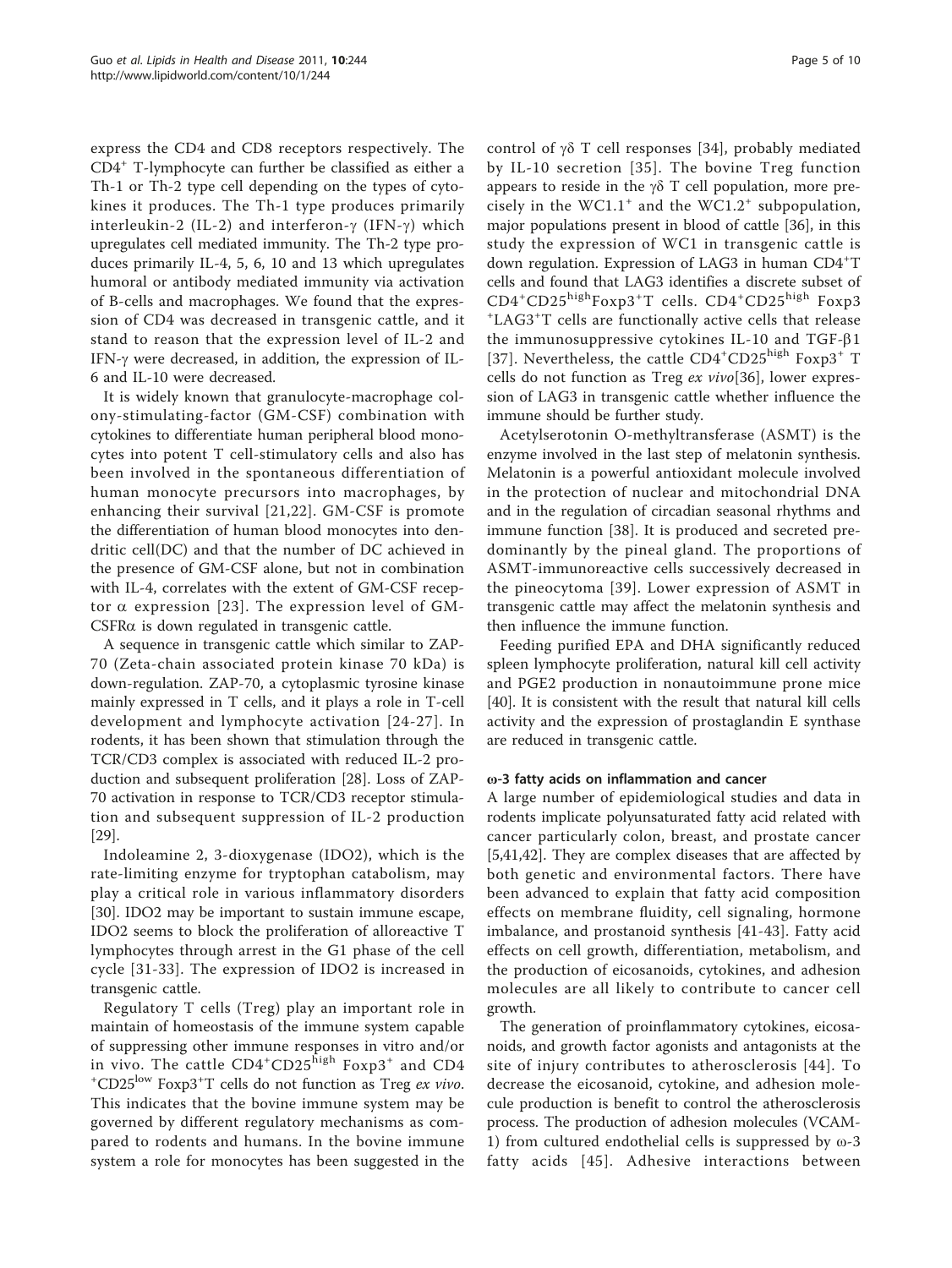leucocytes and cellular or extracellular components of tissues are involved in inflammatory or immunological response mechanisms. Adhesion molecules direct the leucocyte-endothelium interactions, transendothelial migration of leucocytes and leucocyte trafficking in general [[46\]](#page-8-0). However, our date showed that expression of VCAM-1 in transgenic cattle is higher than wild-type cattle.

Eicosanoid is promote the tumourgenesis, which produced by COXs and LOXs to catalyze Amino acid or EPA. The antiproliferative effects of  $\omega$ -3 fatty acids in cancers is inhibit the expression of cyclooxygenase 2 (COX2), at least partly [[47\]](#page-8-0). However, the change of COX2 expression level is not detected in our data. To decrease the COX2 expression also can by regulate other genes indirectly, such as nitric oxide (NO). NO activates COX2 expression, the effect of DHA on COX2 could be to decrease NO indirectly. Narayanan et al had shown that treatment of human colon cancer cells with DHA downregulates inducible NO synthase [\[48\]](#page-8-0). NO also can cause cell damage in inflammation process, therefore, it is possible that sustained high levels of NO generated by iNOS can produce lead to tumor initiation and promotion various kinds of damage [[49,50](#page-8-0)]. DHA could indeed induce cancer cell death via down-regulation of iNOS expression and/or by modulating sets of genes involved in apoptosis and differentiation [[51\]](#page-8-0). Ntric oxide synthase was decreased in transgenic cattle in our study.

Arachidonic acid (AA) which is released from membrane phospholipids together with diacylglycerol during signal transduction activates the transcription factor or nuclear factor NF-kB, which then transmigrates into the cell nucleus and induces a number of the inflammatory genes, such as COX2, cytokines, and adhesion molecules. Inhibit of NF-kB signaling is contribute to the anti-inflammatory actions of DHA [[52,53](#page-8-0)]. The expression NF-kB activation induced by arachidonic acid is decrease in transgenic cattle, in turn, down-regulates the transcription of genes regulating the inflammatory response (cytokines, chemokines, cell adhesion molecules). Berger A et al consistent with the result that hepatic NF-kB gene expression was downregulated by DHA [[54](#page-8-0)].

Chondroitin sulfate proteoglycan 4 (CSPG4), also known as high Molecular Weight- Melanoma Associated Antigen, is a cell surface proteoglycan which has been recently shown to be expressed not only by melanoma cells, but also expressed by basal breast carcinoma, squamous carcinoma of the head and neck, mesothelioma, pancreatic carcinoma, some types of renal cell carcinoma, chordoma, and chondrosarcoma cells, however, its restricted distribution in normal tissues and cells [\[55\]](#page-8-0). So lower expression of CSPG4 in transgenic cattle may be a signal of reduce the risk of suffer from various types of cancer. Furthermore, there have other genes related with cancer showed in Table [1](#page-2-0). There had reported that fat-1 mice with elevate ω-3 fatty acid is suppressed various tumorigenesis [[56](#page-8-0)-[59\]](#page-8-0).

Huntingtin interacting protein-1 (HIP1) is known to be associated with the N-terminal domain of huntingtin. Overexpression of HIP1 induced cell death through caspase-3 activation in immortalized hippocampal neuroprogenitor cells [[60\]](#page-8-0), HIP1 overexpression was also found in several primary epithelial tumors including breast, ovarian, prostate, lung and colon, and its expression negatively correlated with survival in men with prostate cancers [[61\]](#page-8-0). The expression of HIP1 in transgenic cattle is increased.

#### ω-3 fatty acids on nervous development and neurologic disease

PUFAs have many important actions not only by themselves but also by giving raise to various biologically active compounds. PUFAs play a significant role in various diseases and especially in cardiovascular and neurological/psychiatric disorders [\[62\]](#page-8-0). Enrich the ω-3 fatty acids alter the composition of membranes. Alteration in the cellular architecture along with alterations in molecular composition of membranes might influence a wide range of brain functions: stabilization of axons and dendrites, cell shape, polarity, neural plasticity, vesicle formation and transport. Diet with high DHA slowed the progression of Alzheimer's disease (AD) in mice. Specifically, DHA cut the harmful brain plaques that mark the disease [\[62-64](#page-8-0)]. DHA protected against damage to the «synaptic» areas and enabled mice to perform better on memory tests [[2\]](#page-7-0). The observation that ω-3 fatty acids, affect expression levels of a number of genes in brain opens the way toward understanding the role of these fatty acids in the function of central nervous tissue.

The proteins encode by protocadherin gamma subfamily most likely play a critical role in the establishment and function of specific cell-cell connections in the brain, such as PCDHGA9, PCDHGA8, PCDHGB4, PCDHGA6 [[65\]](#page-8-0), so higher expression of this genes may beneficial to brain development. KCNK10 is probably an important ion channel to involve in the neuroprotection by tuning the level of resting potential, reducing the brain cell excitability and release of stimulative neurotransmitters. The expression of KCNK10 is increased when in the process of neuropathic pain and memory impaired [[66\]](#page-8-0). The expression of KCNK10 in transgenic cattle is lower than wild-type. SEMA5B is involved in synapse elimination in hippocampal neurons. Overexpression of SEMA5B in hippocampal neurons results in a decrease in synapse number, however, depletion of endogenous SEMA5B using short hairpin RNA (shRNA)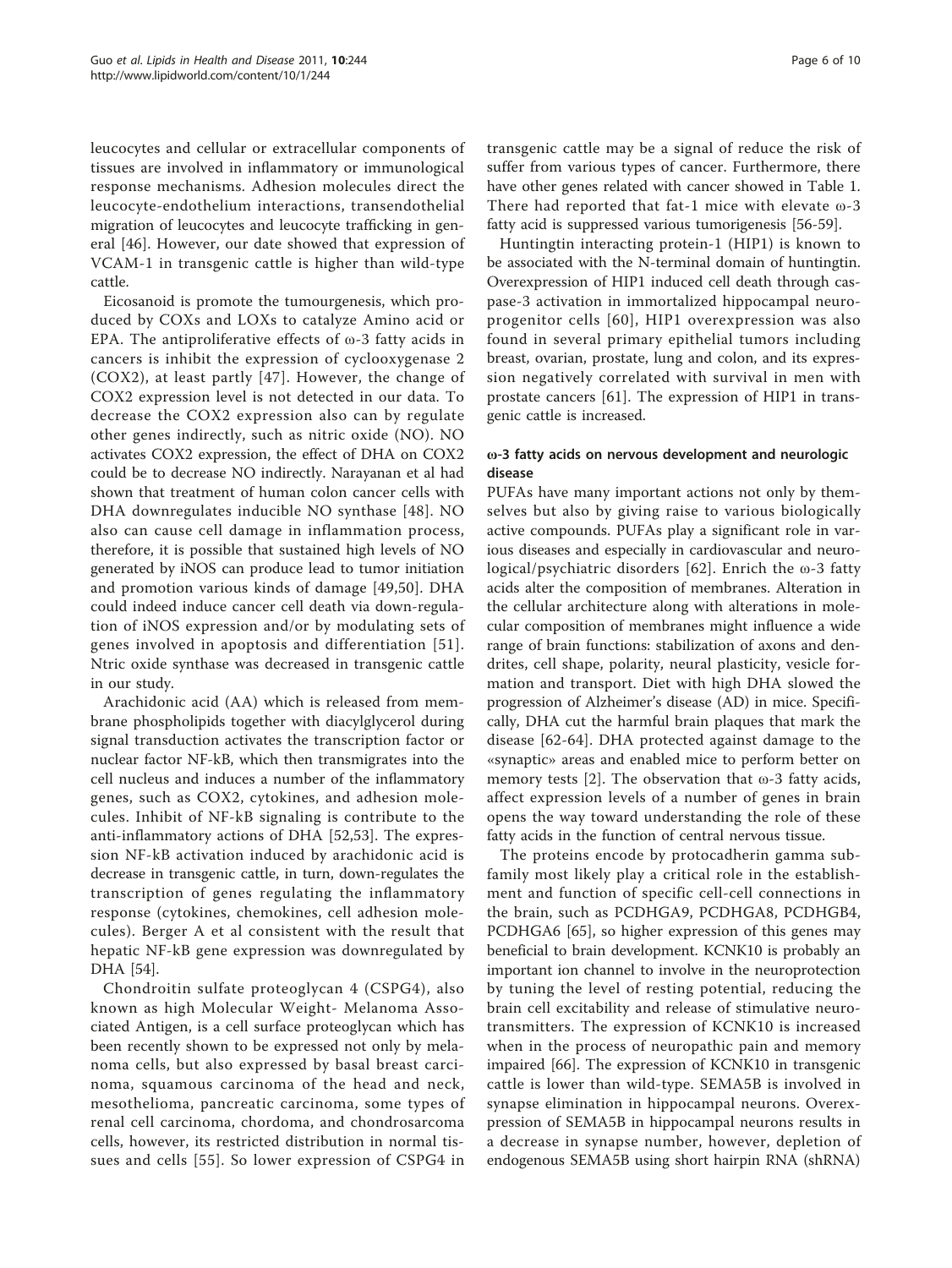resulted in the exuberant formation and/or maintenance of synaptic connections, with a concomitant increase in the size of pre and postsynaptic densities [[67](#page-8-0)], lower expression of this gene in transgenic cattle may increase the synaptic number and size in hippocampal neurons, and maybe increase the ability of learning and memory. Recent studies in fat-1 transgenic mice showed that increased brain DHA significantly enhances hippocampal neurogenesis as evidenced by an increase in the number of pro-liferating neurons and increased density of dendritic spines of CA1 pyramidal neurons in the hippocampus [[68\]](#page-8-0). The study of fat-1 transgenic mice had demonstrated that higher level of ω-3 fatty acids is more effective in reaching the brain and achieving neuroprotection in an animal model of PD [\[69,70\]](#page-8-0).

ω-3 fatty acids modulate brain growth and development, and neuronal differentiation. In addition, their ability to form an important constituent of neuronal cell membranes and involvement in memory formation and consolidation [[71](#page-8-0)], explaining the beneficial action of EPA and DHA in the prevention and treatment of dementia and Alzheimer's disease [\[72,73](#page-8-0)]. However, different conclusion on DHA and EPA in neurological conditions had been present. Bate et al reported that pre-treatment with DHA or EPA significantly reduced the survival of cortical or cerebellar neurons, they noted that treatment with DHA or EPA reduced the free cholesterol content of neuronal membranes that increased the kinetics of incorporation [\[74,75\]](#page-8-0). These observations indicate that under some specific conditions ω-3 fatty acids (EPA and DHA) may actually accelerate neuronal loss in the terminal stages of prion or Alzheimer's diseases. Our dates not show adverse effect on neurological conditions.

Higher expression of Olfactory receptor, SEPTIN5 in transgenic cattle may strengthen the function of olfactory sense, visual sense respectively [\[76](#page-9-0),[77\]](#page-9-0). Suh M had demonstrated that fat-1 mice enriched highly ω-3 fatty acids in the retina lead to supernormal scotopic and photopic ERGs and increases in Muller cell reactivity and oxidative stress in photoreceptors [\[78](#page-9-0)].

## ω-3 fatty acids on fertility

PUFA composition of the cell membranes of the sperm and oocyte is important during fertilization [[79\]](#page-9-0). Altering the PUFA sources in the diet resulted in concomitant changes in the ω-6 and ω-3 composition of sperm [[80](#page-9-0)]. With regard to male fertility, PUFAs are essential by virtue of their ability to confer upon the sperm plasma membrane the fluidity it needs to achieve fertilization. Experiments on chickens have shown that feeding more PUFAs in the diet reduced the antioxidant status and quality of the semen [\[81\]](#page-9-0).

Loss of the Calmegin (CLGN) lead to the production of sterile sperm that do not bind to the egg zone pellucida [[82](#page-9-0)], so higher expression of CLNG in transgenic cattle might benefit to the spermatogenesis. EF-hand calcium binding domain 6 (EFCAB6) recruits histonedeacetylase complexes in order to repress transcription activity of androgen receptor (AR). The AR is a member of the nuclear receptor superfamily and plays a role as a ligand-dependent transcription factor. After a ligand binds to the AR, the AR is translocated into the nucleus and binds to the androgen-responsive element (ARE), on the androgen-activating gene that affects development, growth, and regulation of male reproductive functions [\[83,84\]](#page-9-0). Lower expression of EFCAB6 in transgenic cattle may lessen the suppression of AR and to express male-specific genes and the fertilization function of mature sperm.

Sex determining region Y-box 8 (SOX8) is expressed in the developing testis around the time of sex determination suggesting that it might play a role in regulating the expression of testis-specific genes [[85](#page-9-0)], higher expression of SOX8 in transgenic cattle may receptor the sex determination.

#### Conclusion

To study the effect of ω-3 fatty acids on various physiological processes and pathologic situations, traditional approach to modify tissue nutrient composition is by supplementing the experimental groups with different ω-3/ω-6 fatty acid ratios. Although this is an accepted mode of studying the effect, it is difficult to make all the dietary components identical. The inevitable differences between diets and their components, even if small they may be, may confound the study and contribute to inconsistencies or conflicting results observed. In these studies, fish oils or plant oils are used to provide the required  $\omega$ -3/ $\omega$ -6 fatty acids in generally. Since these fatty acids are derived from different sources and are likely to contain other bioactive compounds, however minor they might be, are likely to affect the study outcomes. It is necessary to develop a transgenic animal model more efficient converting ω-6 to ω-3 fatty acids, the results obtained in such model will be more reliable to interpret the function of ω-3 fatty acids.

Our data derived from the fat-1 transgenic cattle support the notion that a reduced ratio of ω-6/ω-3 fatty acids is favorable for normal cell function and may reduce the risk of certain diseases, such as cardiovascular disease, inflammatory disorders and cancer. Our result is generally consistent with studies using this model to address the effects of ω-3 fatty acids. However, we detected some gene expression are contrary to previous studies, for instance, the production of VCAM-1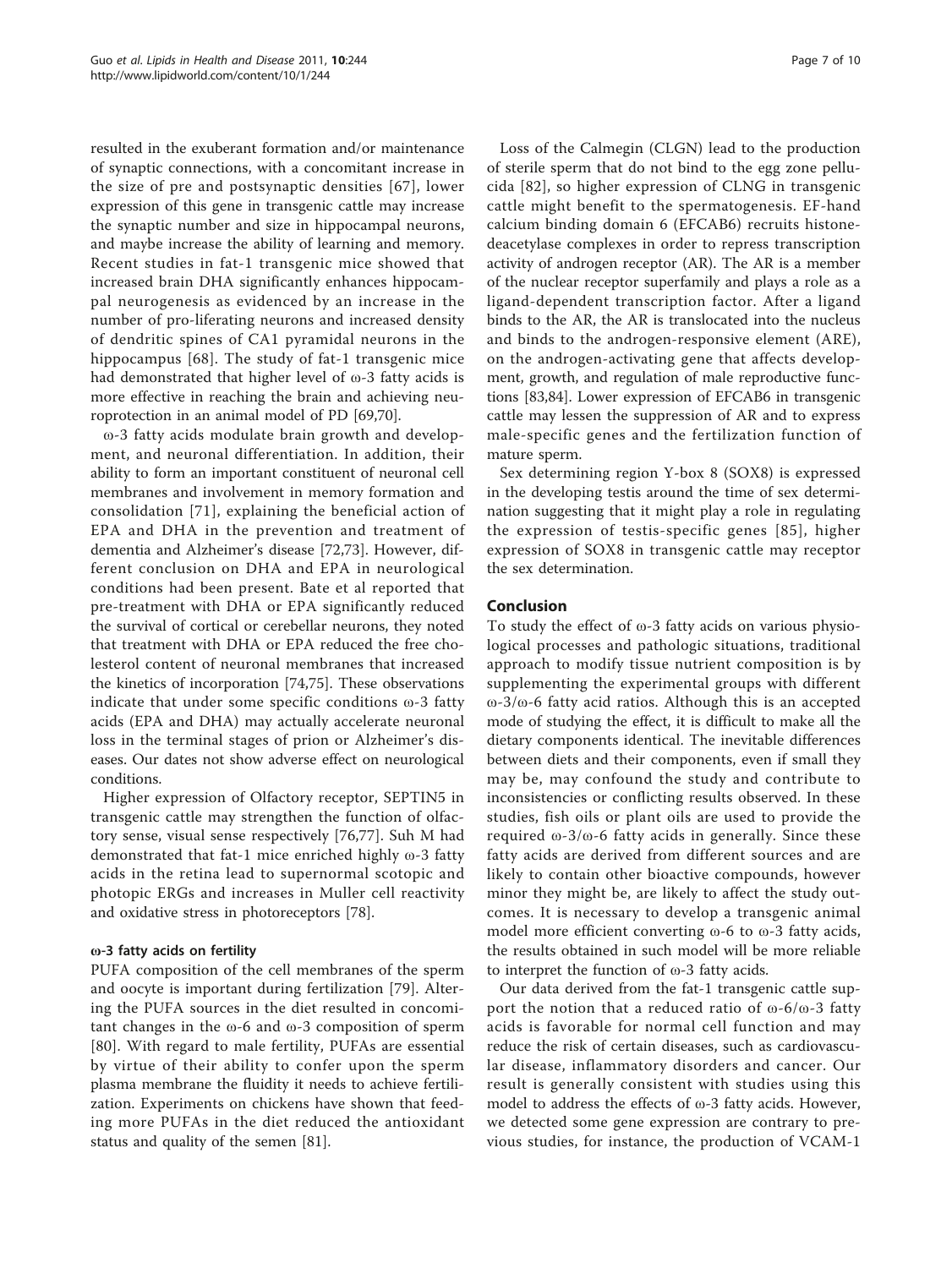<span id="page-7-0"></span>from cultured endothelial cells is suppressed by n-3 PUFA, however, our date showed that expression of VCAM-1 in transgenic cattle is higher than wild-type cattle. In addition, the expression of WC1, ASMT and SOX8 were down-regulated and HIP1 expression was increased.

Due to the only three positive fat-1 transgenic cattle detected, the result of cDNA microarray is limited by the little number of samples. It is necessary to verify the conclusion using large-scale samples when transgenic cattle have generation.

#### Acknowledgements

This work was supported by grant number 2008zx08007-002 form National transgenic project.

#### Author details

<sup>1</sup>Department of Animal Science, Tianjin Agriculture University, Tianjin 300384, China. <sup>2</sup>College of Animal Science, Inner Mongolia Agriculture University, Hohhot 010018, China.

#### Authors' contributions

TG conceived and designed the study, carried out the experiments and wrote the manuscript. XF and XB helped to take samples. YW and FF participated in analysis data. YJ and HG participated in its design and coordination. All authors read and approved the final manuscript.

#### Competing interests

The authors declare that they have no competing interests.

#### Received: 1 December 2011 Accepted: 29 December 2011 Published: 29 December 2011

#### References

- Kang ZB, Ge Y, Chen Z, Cluette-Brown J, Laposata M, Leaf A, Kang JX: [Adenoviral gene transfer of Caenorhabditis elegans n-3 fatty acid](http://www.ncbi.nlm.nih.gov/pubmed/11259654?dopt=Abstract) [desaturase optimizes fatty acid composition in mammalian cells.](http://www.ncbi.nlm.nih.gov/pubmed/11259654?dopt=Abstract) Proc Natl Acad Sci USA 2001, 98(7):4050-4054.
- 2. Das NUndurti, Puskás GLászló: [Transgenic fat-1 mouse as a model to](http://www.ncbi.nlm.nih.gov/pubmed/20042103?dopt=Abstract) [study the pathophysiology of cardiovascular, neurological and](http://www.ncbi.nlm.nih.gov/pubmed/20042103?dopt=Abstract) [psychiatric disorders.](http://www.ncbi.nlm.nih.gov/pubmed/20042103?dopt=Abstract) Lipids in Health and Disease 2009, 8:61.
- 3. Greenwald P, Sherwood K, McDonald SS: [Fat caloric intake and obesity:](http://www.ncbi.nlm.nih.gov/pubmed/9216564?dopt=Abstract) [lifestyle risk factors for breast cancer.](http://www.ncbi.nlm.nih.gov/pubmed/9216564?dopt=Abstract) J Am Diet Assoc 1997, 97:S24-30.
- Harris WS, Lu GP, Rambjor GS, Wålen AI, Ontko JA, Cheng Q, Windsor SL: Infl[uence of n-3 fatty acid supplementation on the endogenous](http://www.ncbi.nlm.nih.gov/pubmed/9250102?dopt=Abstract) [activities of plasma lipoprotein lipase.](http://www.ncbi.nlm.nih.gov/pubmed/9250102?dopt=Abstract) Am J Clin Nutr 1997, 66:254-60.
- 5. Hodis HN, Mack WJ, Azen SP, Alaupovic P, Pogoda JM, LaBree L, Hemphill LC, Kramsch DM, Blankenhorn DH: [Triglyceride and cholesterol](http://www.ncbi.nlm.nih.gov/pubmed/8026027?dopt=Abstract)[rich lipoproteins have a differential effect on mild/moderate and severe](http://www.ncbi.nlm.nih.gov/pubmed/8026027?dopt=Abstract) [lesion progression as assessed by quantitative coronary angiography in](http://www.ncbi.nlm.nih.gov/pubmed/8026027?dopt=Abstract) [a controlled trial of lovastatin.](http://www.ncbi.nlm.nih.gov/pubmed/8026027?dopt=Abstract) Circulation 1994, 90:42-49.
- 6. Kitajka K, Puskás LG, Zvara A, Hackler L Jr, Barceló-Coblijn G, Yeo YK, Farkas T: [The role of n-3 polyunsaturated fatty acids in brain: Modulation](http://www.ncbi.nlm.nih.gov/pubmed/11880617?dopt=Abstract) [of rat brain gene expression by dietary n-3 fatty acids.](http://www.ncbi.nlm.nih.gov/pubmed/11880617?dopt=Abstract) Proc Natl Acad Sci USA 2002, 99(5):2619-2624.
- 7. Clarke SD: [Polyunsaturated fatty acid regulation of gene transcription: a](http://www.ncbi.nlm.nih.gov/pubmed/10889793?dopt=Abstract) [mechanism to improve energy balance and insulin resistance.](http://www.ncbi.nlm.nih.gov/pubmed/10889793?dopt=Abstract) Br J Nutr 2000, 83(Suppl 1):S59-S66.
- 8. Jump DB: [Dietary polyunsaturated fatty acids and regulation of gene](http://www.ncbi.nlm.nih.gov/pubmed/11891418?dopt=Abstract) [transcription.](http://www.ncbi.nlm.nih.gov/pubmed/11891418?dopt=Abstract) Curr Opin Lipidol 2002, 13:155-164.
- Clarke SD, Gasperikova D, Nelson C, Lapillonne A, Heird WC: [Fatty acid](http://www.ncbi.nlm.nih.gov/pubmed/12079856?dopt=Abstract) [regulation of gene expression: a genomic explanation for the benefits](http://www.ncbi.nlm.nih.gov/pubmed/12079856?dopt=Abstract) [of the Mediterranean diet.](http://www.ncbi.nlm.nih.gov/pubmed/12079856?dopt=Abstract) Ann NY Acad Sci 2002, 967:283-298.
- Grundy SM, Denke MA: Dietary infl[uence on serum lipids and](http://www.ncbi.nlm.nih.gov/pubmed/2205699?dopt=Abstract) [lipoproteins.](http://www.ncbi.nlm.nih.gov/pubmed/2205699?dopt=Abstract) J Lipid Res 1990, 31:1149-72.
- 11. Smith BK, Holloway GP, Reza-Lopez S, Jeram SM, Kang JX, Ma DW; [A](http://www.ncbi.nlm.nih.gov/pubmed/20962926?dopt=Abstract) [decreased n-6/n-3 ratio in the fat-1 mouse is associated with improved](http://www.ncbi.nlm.nih.gov/pubmed/20962926?dopt=Abstract) [glucose tolerance.](http://www.ncbi.nlm.nih.gov/pubmed/20962926?dopt=Abstract) Appl Physiol Nutr Metab 2010, 35(5):699-706.
- 12. Kelly DE, Goodpaster B, Wing RR, Simoneau JA: [Skeletal muscle fatty acid](http://www.ncbi.nlm.nih.gov/pubmed/10600804?dopt=Abstract) [metabolism in association with insulin resistance, obesity and weight](http://www.ncbi.nlm.nih.gov/pubmed/10600804?dopt=Abstract) [loss.](http://www.ncbi.nlm.nih.gov/pubmed/10600804?dopt=Abstract) Am J Physiol 1999, 277(6 pt.1):E1130-E1141.
- 13. Holloway GP, Thrush AB, heigenhauser GJ, Tandon NN, Dyck DJ, Bonen A, Spriet LL: Skeletal muscle mitochondrial fat/CD36 content and palmitate oxidation are not decreased in obese women. Am J Physiol Endocrinol Metab 2007, 292(6):1782-89.
- 14. Bruce CR, Hoy AJ, Turner N, Watt MJ, Allen TL, Carpenter K, Cooney GJ, Febbraio MA, Kraegen EW: [Overexpression of carnitine](http://www.ncbi.nlm.nih.gov/pubmed/19073774?dopt=Abstract) [palmitoyltransferase-1 in skeletal muscle is sufficient to enhance fatty](http://www.ncbi.nlm.nih.gov/pubmed/19073774?dopt=Abstract) [acid oxidation and improve high-fat diet-induce insulin resistance.](http://www.ncbi.nlm.nih.gov/pubmed/19073774?dopt=Abstract) Diabetes 2009, 58(3):550-558.
- 15. Benton CR, Nickerson JG, Lally J, Han XX, Holloway GP, Glatz JF, Luiken JJ, Graham TE, Heikkila JJ, Bonen A: Modest PGC-1α [overexpression in](http://www.ncbi.nlm.nih.gov/pubmed/18079123?dopt=Abstract) [muscle in vivo is sufficient to increase insulin sensitivity and palmitate](http://www.ncbi.nlm.nih.gov/pubmed/18079123?dopt=Abstract) [oxidation in subsarcolemmal, not intermyofibrillar, mitochondria.](http://www.ncbi.nlm.nih.gov/pubmed/18079123?dopt=Abstract) J Biol Chem 2008, 283(7):4228-4240.
- 16. Rustan AC, Nossen JO, Christiansen EN, Drevon CA: [Eicosapentaenoic acid](http://www.ncbi.nlm.nih.gov/pubmed/2853717?dopt=Abstract) [decreases hepatic synthesis and secretion of triacylglycerol by](http://www.ncbi.nlm.nih.gov/pubmed/2853717?dopt=Abstract) [decreasing the activity of acyl CoA: 1,2-diacylglycerol acyl transferase.](http://www.ncbi.nlm.nih.gov/pubmed/2853717?dopt=Abstract) J Lipid Res 1988, 29:1417-26.
- 17. Hertz R, Bishara SJ, Bar TJ: [Mode of action of peroxisome proliferators as](http://www.ncbi.nlm.nih.gov/pubmed/7768950?dopt=Abstract) [hypolipidemic drugs.](http://www.ncbi.nlm.nih.gov/pubmed/7768950?dopt=Abstract) J Biol Chem 1995, 270:13470-75.
- 18. Hertz R, Magenheim J, Berman I, Bar-Tana J: [Fatty acid-CoA thioesters are](http://www.ncbi.nlm.nih.gov/pubmed/9548258?dopt=Abstract) [ligands of hepatic nuclear factor-4.](http://www.ncbi.nlm.nih.gov/pubmed/9548258?dopt=Abstract) Nature 1998, 392:512-16.
- 19. Grimm H, Mayer K, Mayser P, Eigenbrodt E: [Regulatory potential of n-3](http://www.ncbi.nlm.nih.gov/pubmed/11895155?dopt=Abstract) [fatty acids in immunological and inflammatory processes.](http://www.ncbi.nlm.nih.gov/pubmed/11895155?dopt=Abstract) Br J Nutr 2002, 87(Suppl 1):S59-S67.
- 20. Calder PC, Bevan SJ, Newsholme EA: [The inhibition of T-lymphocyte](http://www.ncbi.nlm.nih.gov/pubmed/1537586?dopt=Abstract) [proliferation is via an eicosanoid-independent mechanism.](http://www.ncbi.nlm.nih.gov/pubmed/1537586?dopt=Abstract) Immunology 1992, 75:108-115.
- 21. Zou GM, Tam YK: [Cytokines in the generation and maturation of](http://www.ncbi.nlm.nih.gov/pubmed/12101074?dopt=Abstract) [dendritic cells: Recent advances.](http://www.ncbi.nlm.nih.gov/pubmed/12101074?dopt=Abstract) Eur Cytokine Netw 2002, 13:186-199.
- 22. Akagawa KS, Komuro I, Kanazawa H, Yamazaki T, Mochida K, Kishi F: [Functional heterogeneity of colony-stimulating factor-induced human](http://www.ncbi.nlm.nih.gov/pubmed/16423268?dopt=Abstract) [monocyte-derived macrophages.](http://www.ncbi.nlm.nih.gov/pubmed/16423268?dopt=Abstract) Respirology 2006, 11(Suppl):S32-S36.
- 23. Conti L, Cardone M, Varano B, Puddu P, Belardelli F, Gessani S: [Role of the](http://www.ncbi.nlm.nih.gov/pubmed/18236400?dopt=Abstract) [cytokine environment and cytokine receptor expression on the](http://www.ncbi.nlm.nih.gov/pubmed/18236400?dopt=Abstract) [generation of functionally distinct dendritic cells from human](http://www.ncbi.nlm.nih.gov/pubmed/18236400?dopt=Abstract) [monocytes.](http://www.ncbi.nlm.nih.gov/pubmed/18236400?dopt=Abstract) Eur J Immunol 2008, 38:750-762.
- 24. Arpaia E, Shahar M, Dadi H, Cohen A, Roifman CM: [Defective T cell](http://www.ncbi.nlm.nih.gov/pubmed/8124727?dopt=Abstract) [receptor](http://www.ncbi.nlm.nih.gov/pubmed/8124727?dopt=Abstract) [signaling](http://www.ncbi.nlm.nih.gov/pubmed/8124727?dopt=Abstract) [and](http://www.ncbi.nlm.nih.gov/pubmed/8124727?dopt=Abstract) CD8<sup>+</sup>[thymic selection in humans lacking ZAP-70](http://www.ncbi.nlm.nih.gov/pubmed/8124727?dopt=Abstract) [kinase.](http://www.ncbi.nlm.nih.gov/pubmed/8124727?dopt=Abstract) Cell 1994, 76:947-958.
- 25. Chan AC, Kadlecek TA, Elder ME, Filipovich AH, Kuo WL, Iwashima M, Parslow TG, Weiss A: ZAP-70 defi[ciency in an autosomal recessive form of](http://www.ncbi.nlm.nih.gov/pubmed/8202713?dopt=Abstract) [severe combined immunode](http://www.ncbi.nlm.nih.gov/pubmed/8202713?dopt=Abstract)ficiency. Science 1994, 264:1599-1601
- 26. Elder ME, Lin D, Clever J, Chan AC, Hope TJ, Weiss A, Parslow TG: [Human](http://www.ncbi.nlm.nih.gov/pubmed/8202712?dopt=Abstract) severe combined immunodefi[ciency due to a defect in ZAP-70, a T cell](http://www.ncbi.nlm.nih.gov/pubmed/8202712?dopt=Abstract) [tyrosine kinase.](http://www.ncbi.nlm.nih.gov/pubmed/8202712?dopt=Abstract) Science 1994, 264:1596-1599.
- 27. Negishi I, Motoyama N, Nakayama K, Nakayama K, Senju S, Hatakeyama S, Zhang Q, Chan AC, Loh DY: [Essential role for ZAP-70 in both positive and](http://www.ncbi.nlm.nih.gov/pubmed/7630421?dopt=Abstract) [negative selection of thymocytes.](http://www.ncbi.nlm.nih.gov/pubmed/7630421?dopt=Abstract) Nature 1995, 376:435-438.
- 28. Hatada MH, Lu X, Laird ER, Green J, Morgenstern JP, Lou M, Marr CS, Phillips TB, Ram MK, Theriault K: [Molecular basis for interaction of the](http://www.ncbi.nlm.nih.gov/pubmed/7659156?dopt=Abstract) [protein-tyrosine kinase ZAP-70 with the T-cell receptor.](http://www.ncbi.nlm.nih.gov/pubmed/7659156?dopt=Abstract) Nature 1995, 377:32-38.
- 29. Whisler RL, Chen M, Liu B, Newhouse YG: [Age-related impairments in TCR/](http://www.ncbi.nlm.nih.gov/pubmed/10576607?dopt=Abstract) [CD3 activation of ZAP-70 are associated with reduced tyrosine](http://www.ncbi.nlm.nih.gov/pubmed/10576607?dopt=Abstract) [phosphorylations of zeta-chains and p59fyn/p56lck in human T cells.](http://www.ncbi.nlm.nih.gov/pubmed/10576607?dopt=Abstract) Mech Ageing Dev 1999, 111(1):49-66.
- 30. Mellor AL, Munn DH: Tryptophan catabolism and T-cell tolerance: immunosuppression by starvation? Immunol 1999, 20:469-473.
- 31. Hwu P, Du MX, Lapointe R, Do M, Taylor MW, Young HA: [Indoleamine 2,3](http://www.ncbi.nlm.nih.gov/pubmed/10725715?dopt=Abstract) [dioxygenase production by human dendritic cells results in the](http://www.ncbi.nlm.nih.gov/pubmed/10725715?dopt=Abstract) [inhibition of T cell proliferation.](http://www.ncbi.nlm.nih.gov/pubmed/10725715?dopt=Abstract) J Immunol 2000, 164:3596-3599
- 32. Frumento G, Rotondo R, Tonetti M, Ferrara GB: [T cell proliferation is](http://www.ncbi.nlm.nih.gov/pubmed/11266894?dopt=Abstract) [blocked by indoleamine 2,3-dioxygenase.](http://www.ncbi.nlm.nih.gov/pubmed/11266894?dopt=Abstract) Transplant Proc 2001, 33:428-430.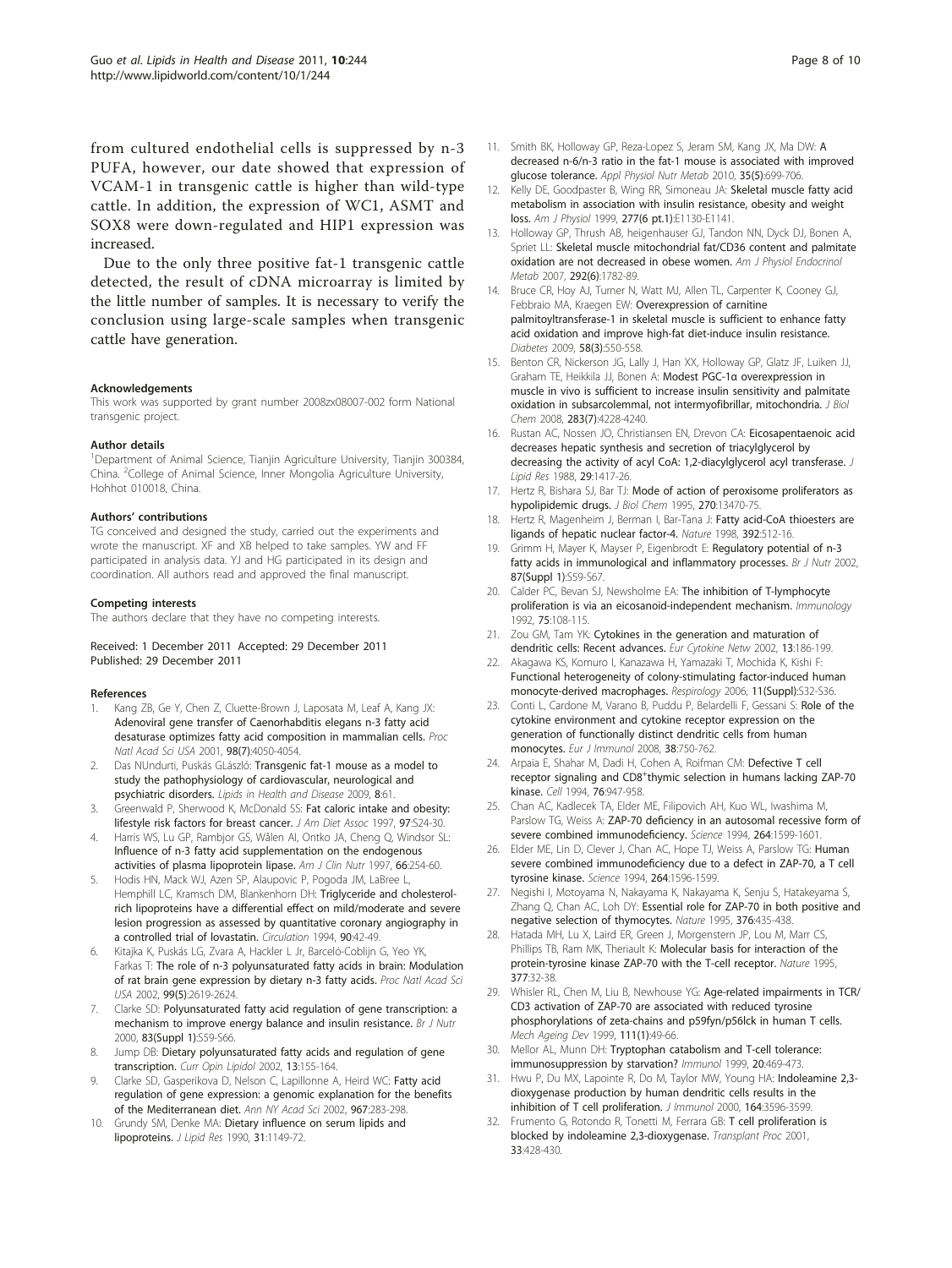- <span id="page-8-0"></span>33. Munn DH, Shafizadeh E, Attwood JT, Bondarev I, Pashine A, Mellor AL: [Inhibition of T cell proliferation by macrophage tryptophan catabolism.](http://www.ncbi.nlm.nih.gov/pubmed/10224276?dopt=Abstract) J Exp Med 1999, 189:1363-1372.
- 34. Okragly AJ, Hanby-Flarida M, Baldwin CL: [Monocytes control gamma/delta](http://www.ncbi.nlm.nih.gov/pubmed/8567027?dopt=Abstract) [T-cell responses by a secreted product.](http://www.ncbi.nlm.nih.gov/pubmed/8567027?dopt=Abstract) Immunology 1995, 86:599-605.
- 35. Mochida-Nishimura K, Akagawa KS, Rich EA: [Interleukin-10 contributes](http://www.ncbi.nlm.nih.gov/pubmed/11902832?dopt=Abstract) [development of macrophage suppressor activities by macrophage](http://www.ncbi.nlm.nih.gov/pubmed/11902832?dopt=Abstract) [colony-stimulating factor, but not by granulocyte macrophage colony](http://www.ncbi.nlm.nih.gov/pubmed/11902832?dopt=Abstract)[stimulating factor.](http://www.ncbi.nlm.nih.gov/pubmed/11902832?dopt=Abstract) Cell Immunol 2001, 214:81-88.
- 36. Hoek A, Rutten VP, Kool J, Arkesteijn GJ, Bouwstra RJ, Van Rhijn I, Koets AP: Subpopulations of bovineWC1<sup>+</sup> γδT cells rather than CD4<sup>+</sup>CD25<sup>high</sup>Foxp<sup>3</sup> T cells act as immune regulatory cells ex vivo. Vet Res 2009, 40:06.
- 37. Camisaschi C, Casati C, Rini F: [LAG-3](http://www.ncbi.nlm.nih.gov/pubmed/20421648?dopt=Abstract) [expression](http://www.ncbi.nlm.nih.gov/pubmed/20421648?dopt=Abstract) [defines](http://www.ncbi.nlm.nih.gov/pubmed/20421648?dopt=Abstract) [a](http://www.ncbi.nlm.nih.gov/pubmed/20421648?dopt=Abstract) [subset](http://www.ncbi.nlm.nih.gov/pubmed/20421648?dopt=Abstract) [of](http://www.ncbi.nlm.nih.gov/pubmed/20421648?dopt=Abstract) [CD4](http://www.ncbi.nlm.nih.gov/pubmed/20421648?dopt=Abstract)<sup>(+)</sup> CD25<sup>(high)</sup>Foxp3<sup>(+)</sup> [regulatory T cells that are expanded at tumor sites.](http://www.ncbi.nlm.nih.gov/pubmed/20421648?dopt=Abstract) J Immunol 2010, 184(11):6545-51.
- 38. Reiter RJ, Acuña-Castroviejo D, Tan DX, Burkhardt S: [Free radical-mediated](http://www.ncbi.nlm.nih.gov/pubmed/11462772?dopt=Abstract) [molecular damage. Mechanisms for the protective actions of melatonin](http://www.ncbi.nlm.nih.gov/pubmed/11462772?dopt=Abstract) [in the central nervous system.](http://www.ncbi.nlm.nih.gov/pubmed/11462772?dopt=Abstract) Ann N Y Acad Sci 2001, 939:200-15.
- 39. Saper CB, Scammell TE, Lu J: [Hypothalamic regulation of sleep and](http://www.ncbi.nlm.nih.gov/pubmed/16251950?dopt=Abstract) [circadian rhythms.](http://www.ncbi.nlm.nih.gov/pubmed/16251950?dopt=Abstract) Nature 2005, 437:1257-63.
- 40. Peterson LD, Thies F, Sanderson P, Newsholme EA, Calder PC: [Low levels of](http://www.ncbi.nlm.nih.gov/pubmed/9627080?dopt=Abstract) [eicosapentaenoic and docosahexaenoic acids mimic the effects of fish](http://www.ncbi.nlm.nih.gov/pubmed/9627080?dopt=Abstract) [oil upon rat lymphocytes.](http://www.ncbi.nlm.nih.gov/pubmed/9627080?dopt=Abstract) Life Sci 1998, 62(24):2209-17.
- 41. Clinton SK, Giovannucci E: [Diet, nutrition, and prostate cancer.](http://www.ncbi.nlm.nih.gov/pubmed/9706231?dopt=Abstract) Annu Rev Nutr 1998, 18:413-40.
- 42. Harris WS, Lu GP, Rambjor GS, Walen AI, Ontko JA, Cheng Q, Windsor SL: Infl[uence of n-3 fatty acid supplementation on the endogenous](http://www.ncbi.nlm.nih.gov/pubmed/9250102?dopt=Abstract) [activities of plasma lipoprotein lipase.](http://www.ncbi.nlm.nih.gov/pubmed/9250102?dopt=Abstract) Am J Clin Nutr 1997, 66:254-60.
- 43. Kolonel LN: Fat cancer: the epidemiological evidence in perspective. Adv Exp Biol Med 1997, 422:1-19.
- 44. Ross R: [The pathogenesis of atherosclerosis: a perspective for the 1990s.](http://www.ncbi.nlm.nih.gov/pubmed/8479518?dopt=Abstract) Nature 1993, 362:801-9.
- 45. De CR, Bernini W, Carluccio MA, Liao JK, Libby P: [Structural requirements](http://www.ncbi.nlm.nih.gov/pubmed/9610774?dopt=Abstract) [for inhibition of cytokine-induced endothelial activation by unsaturated](http://www.ncbi.nlm.nih.gov/pubmed/9610774?dopt=Abstract) [fatty acids.](http://www.ncbi.nlm.nih.gov/pubmed/9610774?dopt=Abstract) *J Lipid Res* 1998, 39:1062-70.
- 46. Munro JM: Endothelial-leukocyte adhesive interactions in inflammatory diseases. European Heart Journal 1993, 14:72S-77S.
- 47. Tapiero H, Ba GN, Couvreur P, Tew KD: [Polyunsaturated fatty acids \(PUFA\)](http://www.ncbi.nlm.nih.gov/pubmed/12199620?dopt=Abstract) [and eicosanoids in human health and pathologies.](http://www.ncbi.nlm.nih.gov/pubmed/12199620?dopt=Abstract) Biomed Pharmacother 2002, 56:215-222.
- 48. Narayanan BA, Narayanan NK, Reddy BS: [Docosahexaenoic acid regulated](http://www.ncbi.nlm.nih.gov/pubmed/11713597?dopt=Abstract) [genes and transcription factors inducing apoptosis in human colon](http://www.ncbi.nlm.nih.gov/pubmed/11713597?dopt=Abstract) [cancer cells.](http://www.ncbi.nlm.nih.gov/pubmed/11713597?dopt=Abstract) Int J Oncol 2001, 19:1255-1262.
- 49. Ambs S, Merriam WG, Bennett WP, Felley-Bosco E, Ogunfusika MO, Oser SM, Klein S, Shields PG, Billiar TR, Harris CC: [Frequent nitric oxide synthase-2](http://www.ncbi.nlm.nih.gov/pubmed/9443414?dopt=Abstract) [expression in human colon adenomas: implication for tumor](http://www.ncbi.nlm.nih.gov/pubmed/9443414?dopt=Abstract) [angiogenesis in colon cancer progression.](http://www.ncbi.nlm.nih.gov/pubmed/9443414?dopt=Abstract) Cancer Res 1998, 58:334-341.
- 50. Jaiswal M, LaRusso NF, Burgart LJ, Gores GJ: [Inflammatory citokines induce](http://www.ncbi.nlm.nih.gov/pubmed/10646872?dopt=Abstract) [DNA damage and inhibit DNA repair in colonic carcinoma cells by a](http://www.ncbi.nlm.nih.gov/pubmed/10646872?dopt=Abstract) [nitric oxide dependent mechanism.](http://www.ncbi.nlm.nih.gov/pubmed/10646872?dopt=Abstract) Cancer Res 2000, 60:184-189.
- 51. Narayanan BA, Narayanan NK, Simi B, Reddy BS: [Modulation of inducible](http://www.ncbi.nlm.nih.gov/pubmed/12615711?dopt=Abstract) [nitric oxide synthase and related proinflammatory genes by the omega-](http://www.ncbi.nlm.nih.gov/pubmed/12615711?dopt=Abstract)[3 fatty acid docosahexaenoic acid in human colon cancer cells.](http://www.ncbi.nlm.nih.gov/pubmed/12615711?dopt=Abstract) Cancer Res 2003, 63:972-979.
- 52. Musiek ES, Brooks JD, Joo M, Brunoldi E, Porta A, Zanoni G, Vidari G, Blackwell TS, Montine TJ, Milne GL, McLaughlin B, Morrow JD: [Electrophilic](http://www.ncbi.nlm.nih.gov/pubmed/18490445?dopt=Abstract) [cyclopentenone neuroprostanes are antiinflammatory mediators formed](http://www.ncbi.nlm.nih.gov/pubmed/18490445?dopt=Abstract) [from the peroxidation of the omega-3 polyunsaturated fatty acid](http://www.ncbi.nlm.nih.gov/pubmed/18490445?dopt=Abstract) [docosahexaenoic acid.](http://www.ncbi.nlm.nih.gov/pubmed/18490445?dopt=Abstract) J Biol Chem 2008, 283:19927-19935.
- 53. Musiek ES, Gao L, Milne GL, Han W, Everhart MB, Wang D, Backlund MG, DuBois RN, Zanoni G, Vidari G, Blackwell TS, Morrow JD: [Cyclopentenone](http://www.ncbi.nlm.nih.gov/pubmed/16100121?dopt=Abstract) [isoprostanes inhibit the inflammatory response in macrophages.](http://www.ncbi.nlm.nih.gov/pubmed/16100121?dopt=Abstract) J Biol Chem 2005, 280:35562-35570.
- 54. Berger A, Mutch DM, German JB, Roberts MA: Unraveling lipid metabolism with microarrays: effects of arachidonate and docosahexaenoate acid on murine hepatic and hippocampal gene expression. Genome Biol 2002, 3(7), preprint0004.
- 55. Wang X, Wang Y, Yu L: [CSPG4 in Cancer: Multiple Roles.](http://www.ncbi.nlm.nih.gov/pubmed/21115966?dopt=Abstract) J Lipid Res 2011, 52(2):263-71.
- 56. Xia S, Lu Y, Wang J, He C, Hong S, Serhan CN, Kang JX: [Melanoma growth](http://www.ncbi.nlm.nih.gov/pubmed/16888035?dopt=Abstract) [is reduced in fat-1 transgenic mice: impact of omega-6/omega-3](http://www.ncbi.nlm.nih.gov/pubmed/16888035?dopt=Abstract) [essential fatty acids.](http://www.ncbi.nlm.nih.gov/pubmed/16888035?dopt=Abstract) Proc Natl Acad Sci 2006, 103(33):12499-504.
- 57. Weylandt KH, Krause LF, Gomolka B, Chiu CY, Bilal S, Nadolny A, Waechter SF, Fischer A, Rothe M, Kang JX: [Suppressed liver tumorigenesis](http://www.ncbi.nlm.nih.gov/pubmed/21421544?dopt=Abstract) [in fat-1 mice with elevated omega-3 fatty acids is associated with](http://www.ncbi.nlm.nih.gov/pubmed/21421544?dopt=Abstract) [increased omega-3 derived lipid mediators and reduced TNF-](http://www.ncbi.nlm.nih.gov/pubmed/21421544?dopt=Abstract)α. Carcinogenesis 2011, 32(6):897-903.
- 58. Mayer K, Kiessling A, Ott J, Schaefer MB, Hecker M, Henneke I, Schulz R, Günther A, Wang J, Wu L, Roth J, Seeger W, Kang JX: [Acute lung injury is](http://www.ncbi.nlm.nih.gov/pubmed/19136374?dopt=Abstract) [reduced in fat-1 mice endogenously synthesizing n-3 fatty acids.](http://www.ncbi.nlm.nih.gov/pubmed/19136374?dopt=Abstract) Am J Respir Crit Care Med 2009, 179(6):474-83.
- 59. Jia Q, Lupton JR, Smith R, Weeks BR, Callaway E, Davidson LA, Kim W, Fan YY, Yang P, Newman RA, Kang JX, McMurray DN, Chapkin RS: [Reduced](http://www.ncbi.nlm.nih.gov/pubmed/18483285?dopt=Abstract) [colitis-associated colon cancer in Fat-1 \(n-3 fatty acid desaturase\)](http://www.ncbi.nlm.nih.gov/pubmed/18483285?dopt=Abstract) [transgenic mice.](http://www.ncbi.nlm.nih.gov/pubmed/18483285?dopt=Abstract) Cancer Res 2008, 68(10):3985-91.
- 60. Shin AC, Steven JK, Kwang CC: Huntingtin-interacting protein 1-mediated neuronal cell death occurs through intrinsic apoptotic pathways and mitochondrial alterations. FEBS Lett 2006, 80(22):5275-82.
- 61. Rao DS, Hyun TS, Kumar PD, Mizukami IF, Rubin MA, Lucas PC, Sanda MG, Ross TS: [Huntingtin-interacting protein 1 is overexpressed in prostate](http://www.ncbi.nlm.nih.gov/pubmed/12163454?dopt=Abstract) [and colon cancer and is critical for cellular survival.](http://www.ncbi.nlm.nih.gov/pubmed/12163454?dopt=Abstract) J Clin Invest 2002, 110:351-360.
- 62. Das UN: Folic acid and polyunsaturated fatty acids improve cognitive function and prevent depression, dementia, and Alzheimer's disease– but how and why? Prostaglandins Leukot. Essent Fatty Acids 2008, 78:11-19.
- 63. Lukiw WJ, Cui JG, Marcheselli VL, Bodker M, Botkjaer A, Gotlinger K, Serhan CN, Bazan NG: [A role for docosahexaenoic acidderived](http://www.ncbi.nlm.nih.gov/pubmed/16151530?dopt=Abstract) [neuroprotectin D1 in neural cell survival and Alzheimer disease.](http://www.ncbi.nlm.nih.gov/pubmed/16151530?dopt=Abstract) J Clin Invest 2005, 115:2774-2783.
- Calon F, Lim GP, Morihara T, Yang F, Ubeda O, Salem N Jr, Frautschy SA, Cole GM: [Dietary n-3 polyunsaturated fatty acid depletion activates](http://www.ncbi.nlm.nih.gov/pubmed/16101743?dopt=Abstract) [caspases and decreases NMDA receptors in the brain of a transgenic](http://www.ncbi.nlm.nih.gov/pubmed/16101743?dopt=Abstract) [mouse model of Alzheimer](http://www.ncbi.nlm.nih.gov/pubmed/16101743?dopt=Abstract)'s. Eur J Neurosci 2005, 22:617-626.
- Wu Q, Maniatis T: [A striking organization of a large family of human](http://www.ncbi.nlm.nih.gov/pubmed/10380929?dopt=Abstract) [neural cadherin-like cell adhesion genes.](http://www.ncbi.nlm.nih.gov/pubmed/10380929?dopt=Abstract) Cell 1999, 97(6):779-90.
- 66. Huang D, Yu B: [Recent advance and possible future in TREK-2: a two](http://www.ncbi.nlm.nih.gov/pubmed/17689202?dopt=Abstract)[pore potassium channel may involved in the process of NPP, brain](http://www.ncbi.nlm.nih.gov/pubmed/17689202?dopt=Abstract) [ischemia and memory impairment.](http://www.ncbi.nlm.nih.gov/pubmed/17689202?dopt=Abstract) Med Hypotheses 2008, 70(3):618-24.
- 67. O'Connor TP, Cockburn K, Wang W, Tapia L, Currie E, Bamji SX: [Semaphorin](http://www.ncbi.nlm.nih.gov/pubmed/19463192?dopt=Abstract) [5B mediates synapse elimination in hippocampal neurons.](http://www.ncbi.nlm.nih.gov/pubmed/19463192?dopt=Abstract) Neural Development 2009, 4:18.
- 68. He C, Qu X, Cui L, Wang J, Kang JX: [Improved spatial learning](http://www.ncbi.nlm.nih.gov/pubmed/19549874?dopt=Abstract) [performance of fat-1 mice is associated with enhanced neurogenesis](http://www.ncbi.nlm.nih.gov/pubmed/19549874?dopt=Abstract) [and neuritogenesis by docosahexaenoic acid.](http://www.ncbi.nlm.nih.gov/pubmed/19549874?dopt=Abstract) Proc Natl Acad Sci 2009, 106(27):11370-11375.
- 69. Ménesi D, Kitajka K, Molnár E, Kis Z, Belleger J, Narce M, Kang JX, Puskás LG, Das UN: [Gene and protein expression profiling of the fat-1 mouse brain.](http://www.ncbi.nlm.nih.gov/pubmed/19138887?dopt=Abstract) Prostaglandins Leukot Essent Fatty Acids 2009, 80(1):33-42.
- 70. Bousquet M, Gue K, Emond V, Julien P, Kang JX, Cicchetti F, Calon F: [Transgenic conversion of omega-6 into omega-3 fatty acids in a mouse](http://www.ncbi.nlm.nih.gov/pubmed/21115966?dopt=Abstract) [model of Parkinson](http://www.ncbi.nlm.nih.gov/pubmed/21115966?dopt=Abstract)'s disease. J Lipid Res 2011, 52(2):263-71.
- 71. Calderon F, Kim HY: [Docosahexaenoic acid promotes neurite growth in](http://www.ncbi.nlm.nih.gov/pubmed/15287904?dopt=Abstract) [hippocampal neurons.](http://www.ncbi.nlm.nih.gov/pubmed/15287904?dopt=Abstract) J Neurochem 2004, 90(4):979-88.
- 72. Akbar M, Calderon F, Wen Z, Kim HY: [Docosahexaenoic acid: a positive](http://www.ncbi.nlm.nih.gov/pubmed/16040805?dopt=Abstract) [modulator of Akt signaling in neuronal survival.](http://www.ncbi.nlm.nih.gov/pubmed/16040805?dopt=Abstract) Proc Natl Acad Sci 2005, 102:10858-10863.
- 73. Hashimoto M, Tanabe Y, Fujii Y, Kikuta T, Shibata H, Shido O: [Chronic](http://www.ncbi.nlm.nih.gov/pubmed/15735092?dopt=Abstract) [administration of docosahexaenoic acid ameliorates the impairment of](http://www.ncbi.nlm.nih.gov/pubmed/15735092?dopt=Abstract) [spatial cognition learning ability in amyloid beta-infused rats.](http://www.ncbi.nlm.nih.gov/pubmed/15735092?dopt=Abstract) J Nutr 2005, 135:549-555.
- 74. Bate C, Marshall V, Colombo L, Diomede L, Salmona M, Williams A: [Docosahexaenoic and eicosapentaenoic acids increase neuronal death](http://www.ncbi.nlm.nih.gov/pubmed/18355880?dopt=Abstract) [in response to HuPrP82-146 and Abeta 1-42.](http://www.ncbi.nlm.nih.gov/pubmed/18355880?dopt=Abstract) Neuropharmacology 2008, 54:934-943.
- 75. Bate C, Tayebi M, Diomede L, Salmona M, Williams A: [Docosahexaenoic](http://www.ncbi.nlm.nih.gov/pubmed/18789130?dopt=Abstract) [and eicosapentaenoic acids increase prion formation in neuronal cells.](http://www.ncbi.nlm.nih.gov/pubmed/18789130?dopt=Abstract) BMC Biol 2008, 6:39.